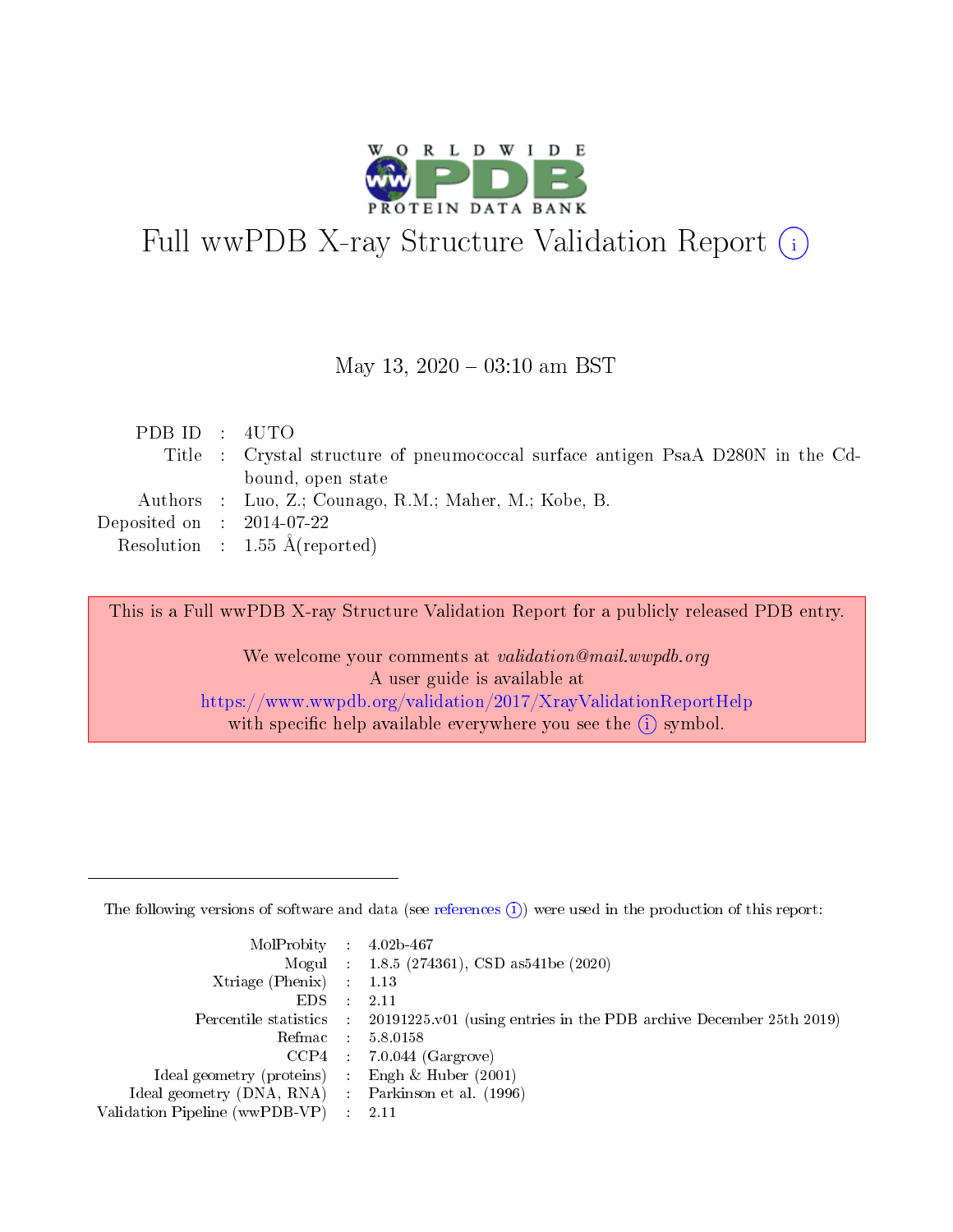# 1 [O](https://www.wwpdb.org/validation/2017/XrayValidationReportHelp#overall_quality)verall quality at a glance  $(i)$

The following experimental techniques were used to determine the structure: X-RAY DIFFRACTION

The reported resolution of this entry is 1.55 Å.

Percentile scores (ranging between 0-100) for global validation metrics of the entry are shown in the following graphic. The table shows the number of entries on which the scores are based.



| Metric                | Whole archive<br>$(\#\text{Entries})$ | Similar resolution<br>$(\#\text{Entries},\,\text{resolution}\,\,\text{range}(\textup{\AA}))$ |
|-----------------------|---------------------------------------|----------------------------------------------------------------------------------------------|
| $R_{free}$            | 130704                                | $1483(1.56-1.56)$                                                                            |
| Clashscore            | 141614                                | $1529(1.56-1.56)$                                                                            |
| Ramachandran outliers | 138981                                | $\overline{1498}$ $(1.56-1.56)$                                                              |
| Sidechain outliers    | 138945                                | $1495(1.56-1.56)$                                                                            |
| RSRZ outliers         | 127900                                | $1465(1.56-1.56)$                                                                            |

The table below summarises the geometric issues observed across the polymeric chains and their fit to the electron density. The red, orange, yellow and green segments on the lower bar indicate the fraction of residues that contain outliers for  $>=3, 2, 1$  and 0 types of geometric quality criteria respectively. A grey segment represents the fraction of residues that are not modelled. The numeric value for each fraction is indicated below the corresponding segment, with a dot representing fractions  $\epsilon=5\%$  The upper red bar (where present) indicates the fraction of residues that have poor fit to the electron density. The numeric value is given above the bar.

| Mol | Chain | $\perp$ Length | Quality of chain |  |     |  |  |  |
|-----|-------|----------------|------------------|--|-----|--|--|--|
|     |       | 309            | 2%<br>87%        |  | 10% |  |  |  |
|     |       | 309            | 2%<br>88%        |  | 10% |  |  |  |

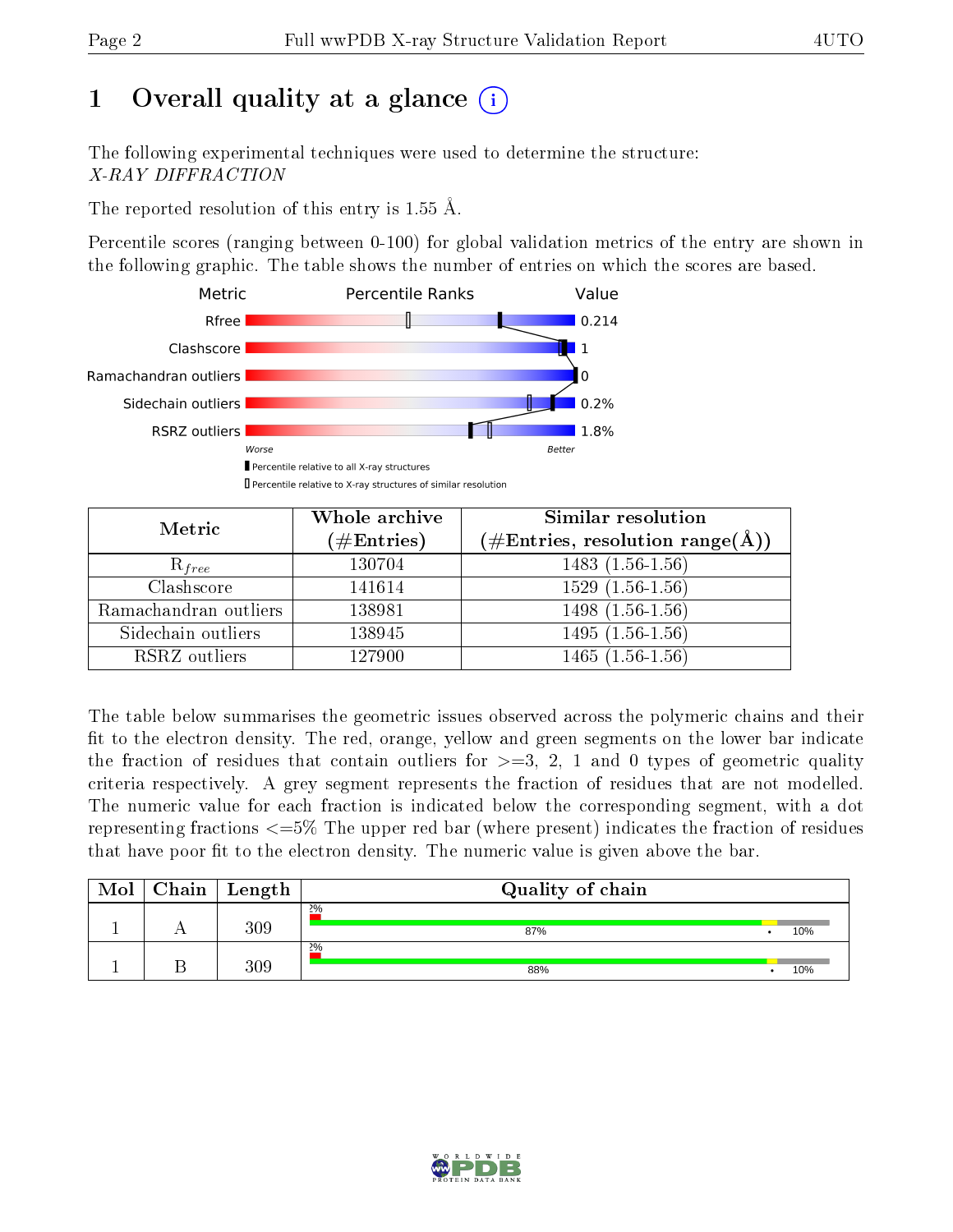# 2 Entry composition (i)

There are 4 unique types of molecules in this entry. The entry contains 9417 atoms, of which 4441 are hydrogens and 0 are deuteriums.

In the tables below, the ZeroOcc column contains the number of atoms modelled with zero occupancy, the AltConf column contains the number of residues with at least one atom in alternate conformation and the Trace column contains the number of residues modelled with at most 2 atoms.

 Molecule 1 is a protein called MANGANESE ABC TRANSPORTER SUBSTRATE-BINDING LIPOPROTEIN.

| Mol | $\mid$ Chain $\mid$ Residues | Atoms |                     |               |              |       | $\text{ZeroOcc} \mid \text{AltConf} \mid \text{Trace} \mid$ |  |  |
|-----|------------------------------|-------|---------------------|---------------|--------------|-------|-------------------------------------------------------------|--|--|
|     | 278                          | 4433  | Total C<br>- 1419 - | H<br>2209 358 | N            | 444 3 |                                                             |  |  |
|     | 278                          | 4433  | Total C<br>1419     | H<br>2209     | - N<br>- 358 | 444   |                                                             |  |  |

There are 2 discrepancies between the modelled and reference sequences:

| Chain |     | Residue   Modelled   | ' Actual | Comment                          | <b>Reference</b> |
|-------|-----|----------------------|----------|----------------------------------|------------------|
|       | 280 | $\operatorname{ASN}$ | ASP      | engineered mutation   UNP P0A4G2 |                  |
|       | 280 | ASN                  | ASP      | engineered mutation   UNP P0A4G2 |                  |

Molecule 2 is CADMIUM ION (three-letter code: CD) (formula: Cd).

|  | Mol   Chain   Residues | Atoms    | ZeroOcc   AltConf |
|--|------------------------|----------|-------------------|
|  |                        | Total Cd |                   |
|  |                        | Total Cd |                   |

• Molecule 3 is 2-AMINO-2-HYDROXYMETHYL-PROPANE-1,3-DIOL (three-letter code: TRS) (formula:  $C_4H_{12}NO_3$ ).

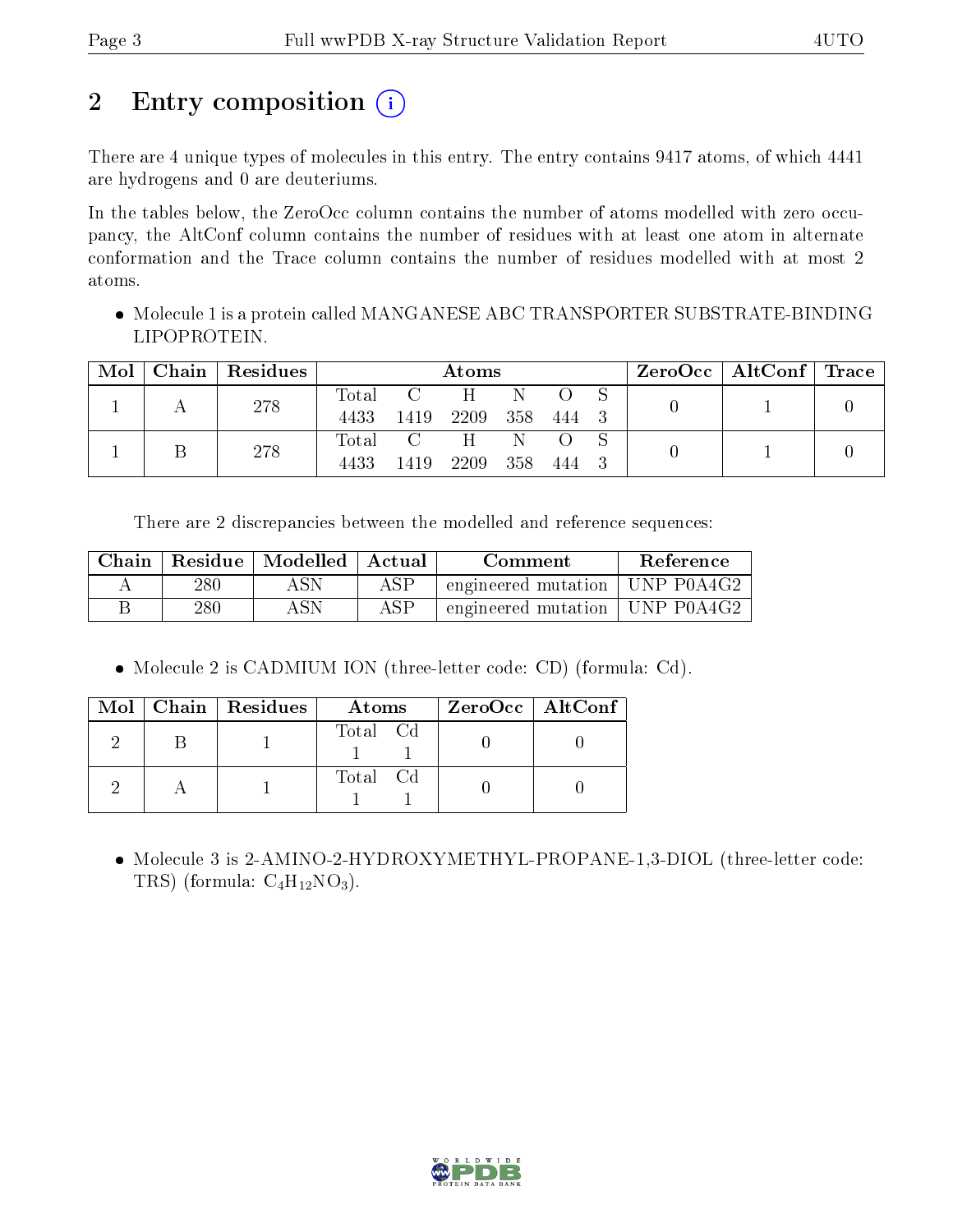

|  |  | Mol   Chain   Residues | Atoms         |  |          |  |  | $ZeroOcc \mid AltConf \mid$ |  |
|--|--|------------------------|---------------|--|----------|--|--|-----------------------------|--|
|  |  |                        | Total C H N O |  |          |  |  |                             |  |
|  |  | 20 4 12 1 3            |               |  |          |  |  |                             |  |
|  |  |                        | Total C H N O |  |          |  |  |                             |  |
|  |  |                        | 19.           |  | 4 11 1 3 |  |  |                             |  |

• Molecule 4 is water.

|  | $Mol$   Chain   Residues | Atoms               | $ZeroOcc \   \ AltConf \  $ |
|--|--------------------------|---------------------|-----------------------------|
|  | 272                      | Total<br>272 272    |                             |
|  | 238                      | Total<br>238<br>238 |                             |

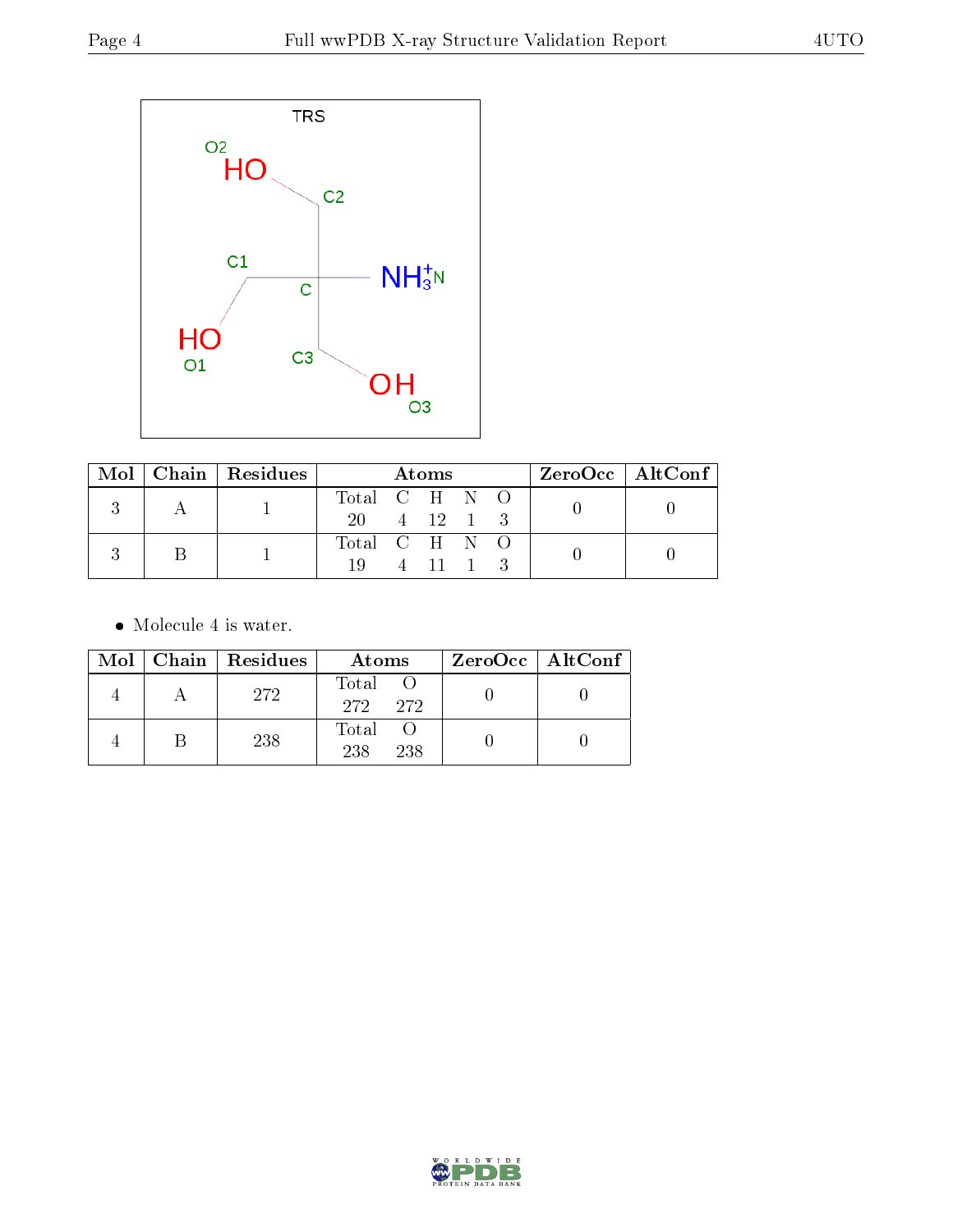# 3 Residue-property plots  $(i)$

These plots are drawn for all protein, RNA and DNA chains in the entry. The first graphic for a chain summarises the proportions of the various outlier classes displayed in the second graphic. The second graphic shows the sequence view annotated by issues in geometry and electron density. Residues are color-coded according to the number of geometric quality criteria for which they contain at least one outlier: green  $= 0$ , yellow  $= 1$ , orange  $= 2$  and red  $= 3$  or more. A red dot above a residue indicates a poor fit to the electron density (RSRZ  $> 2$ ). Stretches of 2 or more consecutive residues without any outlier are shown as a green connector. Residues present in the sample, but not in the model, are shown in grey.

• Molecule 1: MANGANESE ABC TRANSPORTER SUBSTRATE-BINDING LIPOPROTEIN



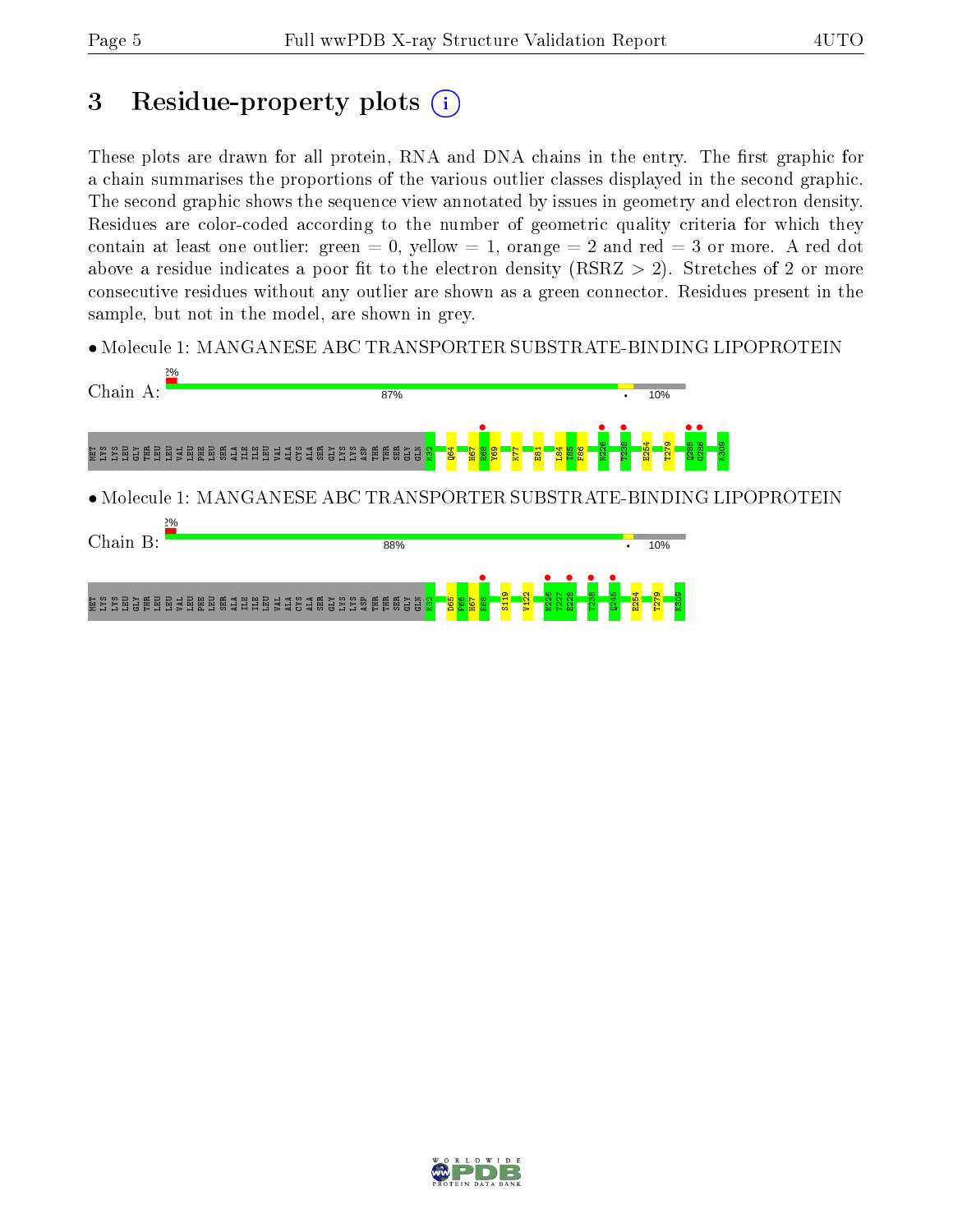# 4 Data and refinement statistics  $(i)$

| Property                                                         | Value                                             | Source     |
|------------------------------------------------------------------|---------------------------------------------------|------------|
| Space group                                                      | P <sub>1</sub>                                    | Depositor  |
| Cell constants                                                   | $59.29\text{\AA}$<br>39.74Å<br>62.47Å             | Depositor  |
| a, b, c, $\alpha$ , $\beta$ , $\gamma$                           | $106.86^{\circ}$ $104.90^{\circ}$ $93.37^{\circ}$ |            |
| Resolution $(A)$                                                 | $19.73 - 1.55$                                    | Depositor  |
|                                                                  | 19.73<br>$-1.55$                                  | <b>EDS</b> |
| % Data completeness                                              | $96.6$ $(19.73-1.55)$                             | Depositor  |
| (in resolution range)                                            | $91.7(19.73-1.55)$                                | <b>EDS</b> |
| $R_{merge}$                                                      | 0.13                                              | Depositor  |
| $\mathrm{R}_{sym}$                                               | (Not available)                                   | Depositor  |
| $\langle I/\sigma(I) \rangle^{-1}$                               | $1.69$ (at $1.55\text{\AA}$ )                     | Xtriage    |
| Refinement program                                               | PHENIX (PHENIX.REFINE)                            | Depositor  |
| $R, R_{free}$                                                    | 0.181<br>0.214<br>$\overline{\mathcal{L}}$        | Depositor  |
|                                                                  | 0.182,<br>0.214                                   | DCC        |
| $\mathcal{R}_{free}$ test set                                    | $\overline{2022}$ reflections $(2.76\%)$          | wwPDB-VP   |
| Wilson B-factor $(A^2)$                                          | 9.8                                               | Xtriage    |
| Anisotropy                                                       | 0.316                                             | Xtriage    |
| Bulk solvent $k_{sol}(\text{e}/\text{A}^3), B_{sol}(\text{A}^2)$ | $0.46$ , 56.5                                     | <b>EDS</b> |
| L-test for $\mathrm{twinning}^2$                                 | $< L >$ = 0.48, $< L2$ = 0.31                     | Xtriage    |
| Estimated twinning fraction                                      | No twinning to report.                            | Xtriage    |
| $F_o, F_c$ correlation                                           | 0.94                                              | <b>EDS</b> |
| Total number of atoms                                            | 9417                                              | wwPDB-VP   |
| Average B, all atoms $(A^2)$                                     | 16.0                                              | wwPDB-VP   |

Xtriage's analysis on translational NCS is as follows: The largest off-origin peak in the Patterson function is  $9.45\%$  of the height of the origin peak. No significant pseudotranslation is detected.

<sup>&</sup>lt;sup>2</sup>Theoretical values of  $\langle |L| \rangle$ ,  $\langle L^2 \rangle$  for acentric reflections are 0.5, 0.333 respectively for untwinned datasets, and 0.375, 0.2 for perfectly twinned datasets.



<span id="page-5-1"></span><span id="page-5-0"></span><sup>1</sup> Intensities estimated from amplitudes.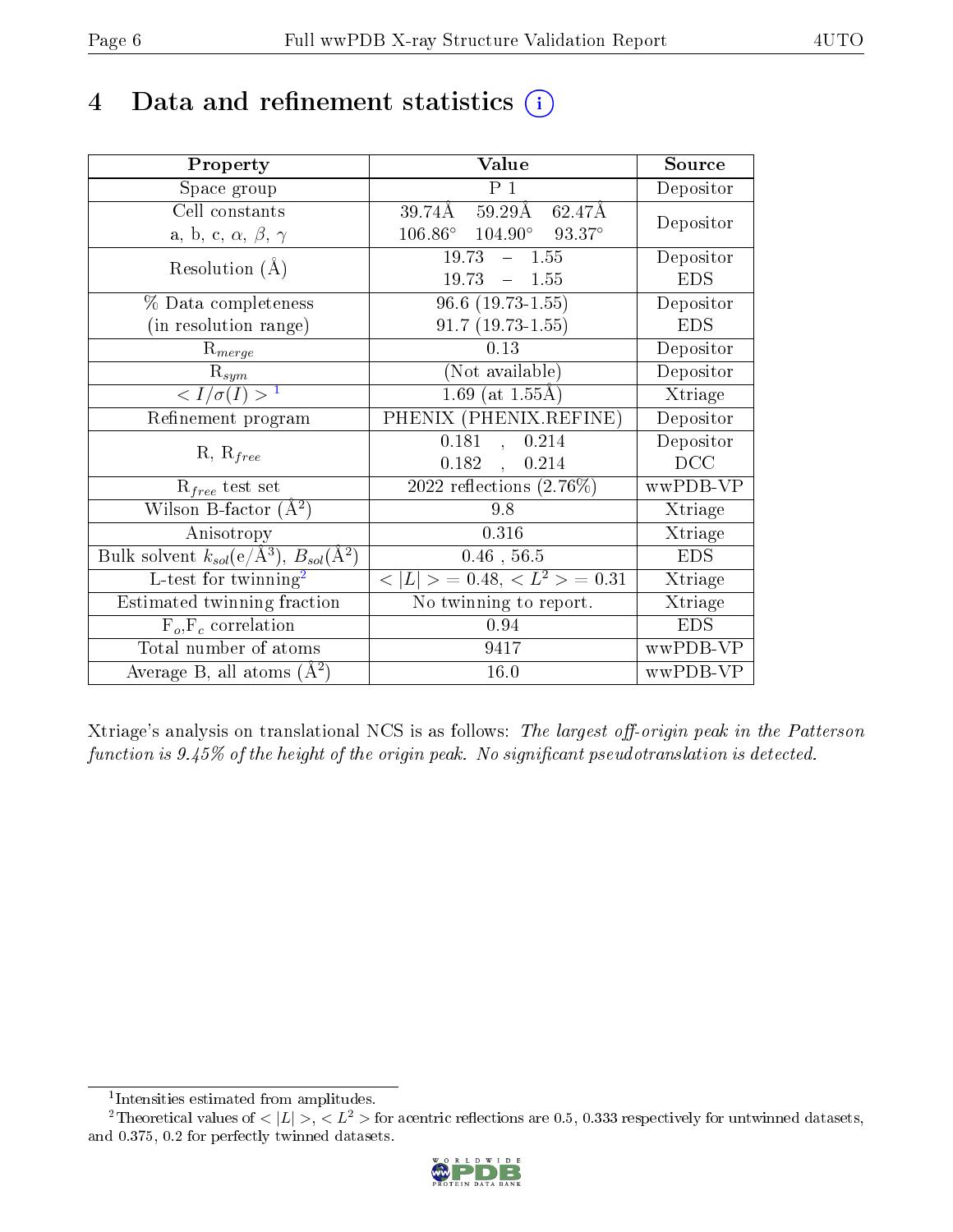# 5 Model quality  $(i)$

# 5.1 Standard geometry  $(i)$

Bond lengths and bond angles in the following residue types are not validated in this section: TRS, CD

The Z score for a bond length (or angle) is the number of standard deviations the observed value is removed from the expected value. A bond length (or angle) with  $|Z| > 5$  is considered an outlier worth inspection. RMSZ is the root-mean-square of all Z scores of the bond lengths (or angles).

| Mol          | Chain |      | <b>Bond lengths</b> | Bond angles |             |  |
|--------------|-------|------|---------------------|-------------|-------------|--|
|              |       | RMSZ | $\# Z  > 5$         | RMSZ        | $\ Z\  > 5$ |  |
| $\mathbf{1}$ |       | 0.57 | 0/2271              | 0.67        | 0/3065      |  |
|              | R     | 0.55 | 0/2271              | 0.67        | 0/3065      |  |
| AΠ           | A 11  | 0.56 | 4542                | 0.67        | /6130       |  |

There are no bond length outliers.

There are no bond angle outliers.

There are no chirality outliers.

There are no planarity outliers.

## $5.2$  Too-close contacts  $(i)$

In the following table, the Non-H and H(model) columns list the number of non-hydrogen atoms and hydrogen atoms in the chain respectively. The H(added) column lists the number of hydrogen atoms added and optimized by MolProbity. The Clashes column lists the number of clashes within the asymmetric unit, whereas Symm-Clashes lists symmetry related clashes.

| Mol | Chain                    |      | $\mid$ Non-H $\mid$ H(model) | H(added) |   | $Clashes$   Symm-Clashes |
|-----|--------------------------|------|------------------------------|----------|---|--------------------------|
|     |                          | 2224 | 2209                         | 2211     |   |                          |
|     | В                        | 2224 | 2209                         | 2211     |   |                          |
| 2   | $\overline{\phantom{a}}$ |      |                              |          |   |                          |
| 2   | R                        |      |                              |          |   |                          |
| 3   | Η                        |      | 12                           | 12       |   |                          |
| 3   | В                        |      |                              | 12       |   |                          |
|     |                          | 272  |                              |          | റ |                          |
|     | В                        | 238  |                              |          |   |                          |
| All | Аll                      | 4976 |                              | 4446     |   |                          |

The all-atom clashscore is defined as the number of clashes found per 1000 atoms (including hydrogen atoms). The all-atom clashscore for this structure is 1.

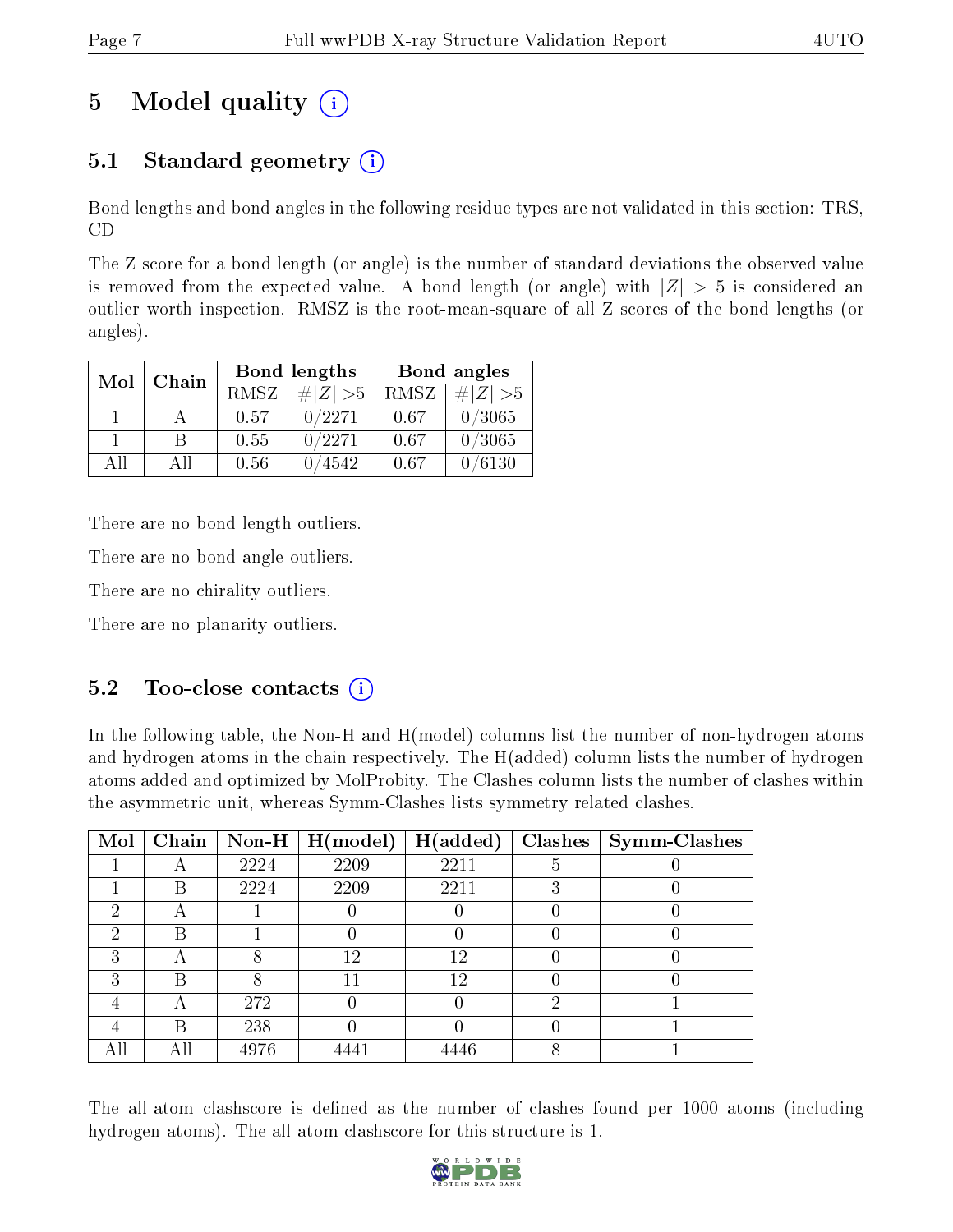| Atom-1            | Atom-2            | Interatomic<br>distance $(\AA)$ | Clash<br>overlap $(A)$ |
|-------------------|-------------------|---------------------------------|------------------------|
| 1:B:65:ASP:OD1    | 1:B:67[A]:HIS:ND1 | 2.36                            | 0.52                   |
| 1:A:254:GLU:HG2   | 1:A:279:THR:HG21  | 1.91                            | 0.50                   |
| 1:A:81:GLU:HG3    | 4:A:2052:HOH:O    | 2.12                            | 0.49                   |
| 1:B:254:GLU:HG2   | 1:B:279:THR:HG21  | 1.96                            | 0.47                   |
| 1:A:64:GLN:OE1    | 1: A:69: TYR: HE1 | 1.97                            | 0.47                   |
| 1: A: 77: LYS: NZ | 4:A:2053:HOH:O    | 2.48                            | 0.46                   |
| 1:B:119:SER:O     | 1:B:122:VAL:HG22  | 2.17                            | 0.45                   |
| 1:A:84:LEU:HD21   | 1: A:86:PHE:CZ    | 2.56                            | 0.40                   |

All (8) close contacts within the same asymmetric unit are listed below, sorted by their clash magnitude.

All (1) symmetry-related close contacts are listed below. The label for Atom-2 includes the symmetry operator and encoded unit-cell translations to be applied.

| Atom-1             |                                | Interatomic    | $\gamma$ lash |
|--------------------|--------------------------------|----------------|---------------|
| Atom-2             |                                | distance $(A)$ | overlap $(A)$ |
| 4: A: 2236: HOH: O | 5651<br>$+4: B: 2209$ :HOH:OI1 |                | .06           |

## 5.3 Torsion angles (i)

#### 5.3.1 Protein backbone  $(i)$

In the following table, the Percentiles column shows the percent Ramachandran outliers of the chain as a percentile score with respect to all X-ray entries followed by that with respect to entries of similar resolution.

The Analysed column shows the number of residues for which the backbone conformation was analysed, and the total number of residues.

| Mol | Chain | Analysed                      | Favoured              | Allowed   | Outliers | Percentiles         |              |
|-----|-------|-------------------------------|-----------------------|-----------|----------|---------------------|--------------|
|     |       | $277/309(90\%)$               | 267 (96 $%$ )         | $10(4\%)$ |          | $\vert$ 100 $\vert$ | $\sqrt{100}$ |
|     |       | $277/309$ (90\%)   267 (96\%) |                       | $10(4\%)$ |          | $\vert$ 100 $\vert$ | $\vert$ 100  |
| All | Аll   | $554/618(90\%)$               | $\frac{1}{534}$ (96%) | 20(4%)    |          | $\sqrt{100}$        | $\sqrt{100}$ |

There are no Ramachandran outliers to report.

#### 5.3.2 Protein sidechains  $(i)$

In the following table, the Percentiles column shows the percent sidechain outliers of the chain as a percentile score with respect to all X-ray entries followed by that with respect to entries of similar

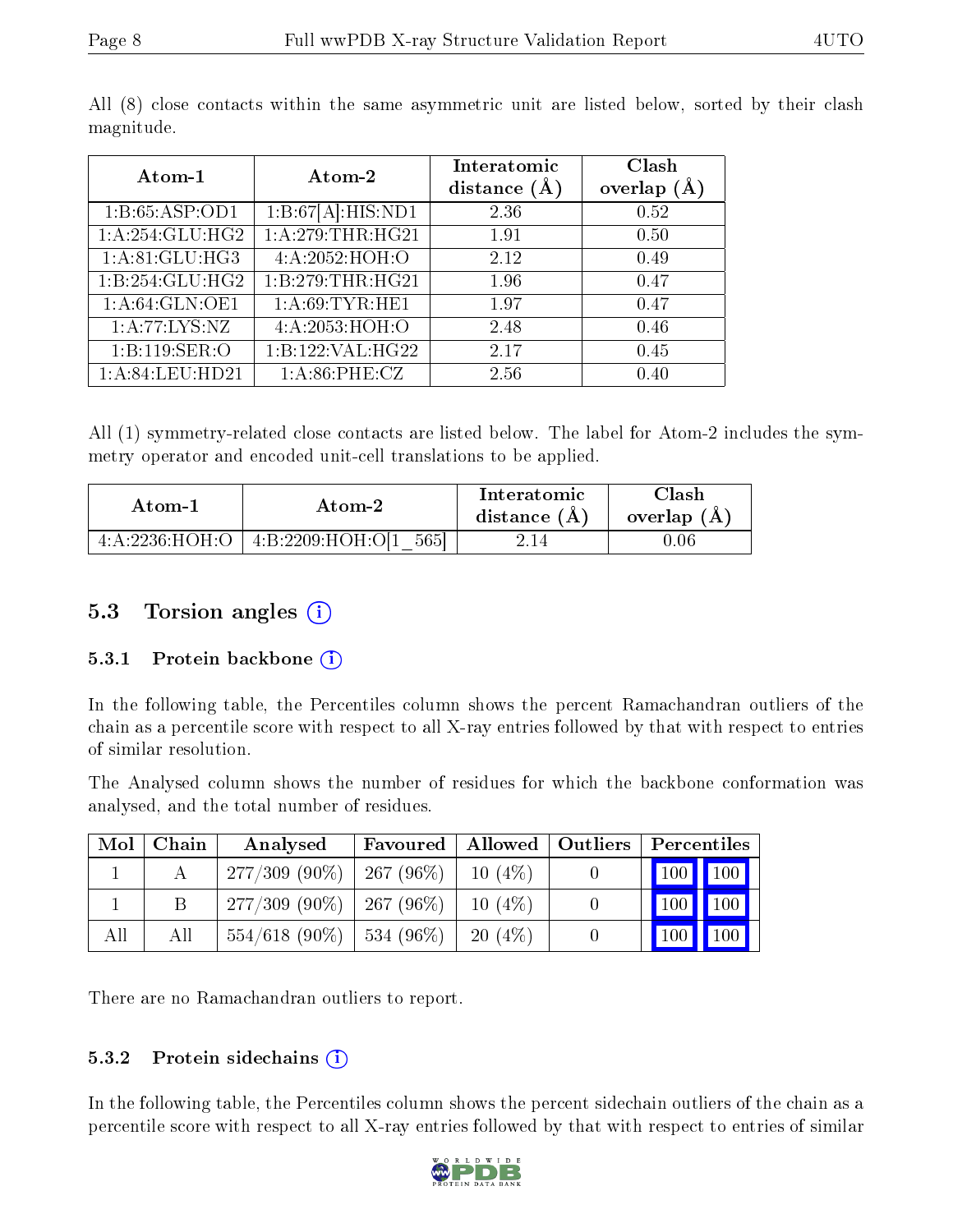resolution.

The Analysed column shows the number of residues for which the sidechain conformation was analysed, and the total number of residues.

| Mol | Chain | Analysed         | Rotameric   Outliers |          | Percentiles         |
|-----|-------|------------------|----------------------|----------|---------------------|
|     |       | $245/269$ (91\%) | 243 $(99\%)$         | $2(1\%)$ | 181'<br>66          |
|     |       | $245/269$ (91\%) | $-245(100\%)$        |          | 100<br>$\sqrt{100}$ |
| All | All   | $490/538(91\%)$  | 488 $(100\%)$        | $2(0\%)$ | 82<br> 93           |

All (2) residues with a non-rotameric sidechain are listed below:

| Mol | Chain | $\operatorname{Res}% \left( \mathcal{N}\right) \equiv\operatorname{Res}(\mathcal{N}_{0})\cap\mathcal{N}_{1}$ | 1'ype |
|-----|-------|--------------------------------------------------------------------------------------------------------------|-------|
|     |       |                                                                                                              |       |
|     |       |                                                                                                              |       |

Some sidechains can be flipped to improve hydrogen bonding and reduce clashes. There are no such sidechains identified.

### $5.3.3$  RNA  $(i)$

There are no RNA molecules in this entry.

## 5.4 Non-standard residues in protein, DNA, RNA chains (i)

There are no non-standard protein/DNA/RNA residues in this entry.

## 5.5 Carbohydrates (i)

There are no carbohydrates in this entry.

# 5.6 Ligand geometry  $(i)$

Of 4 ligands modelled in this entry, 2 are monoatomic - leaving 2 for Mogul analysis.

In the following table, the Counts columns list the number of bonds (or angles) for which Mogul statistics could be retrieved, the number of bonds (or angles) that are observed in the model and the number of bonds (or angles) that are defined in the Chemical Component Dictionary. The Link column lists molecule types, if any, to which the group is linked. The Z score for a bond length (or angle) is the number of standard deviations the observed value is removed from the expected value. A bond length (or angle) with  $|Z| > 2$  is considered an outlier worth inspection. RMSZ is the root-mean-square of all Z scores of the bond lengths (or angles).

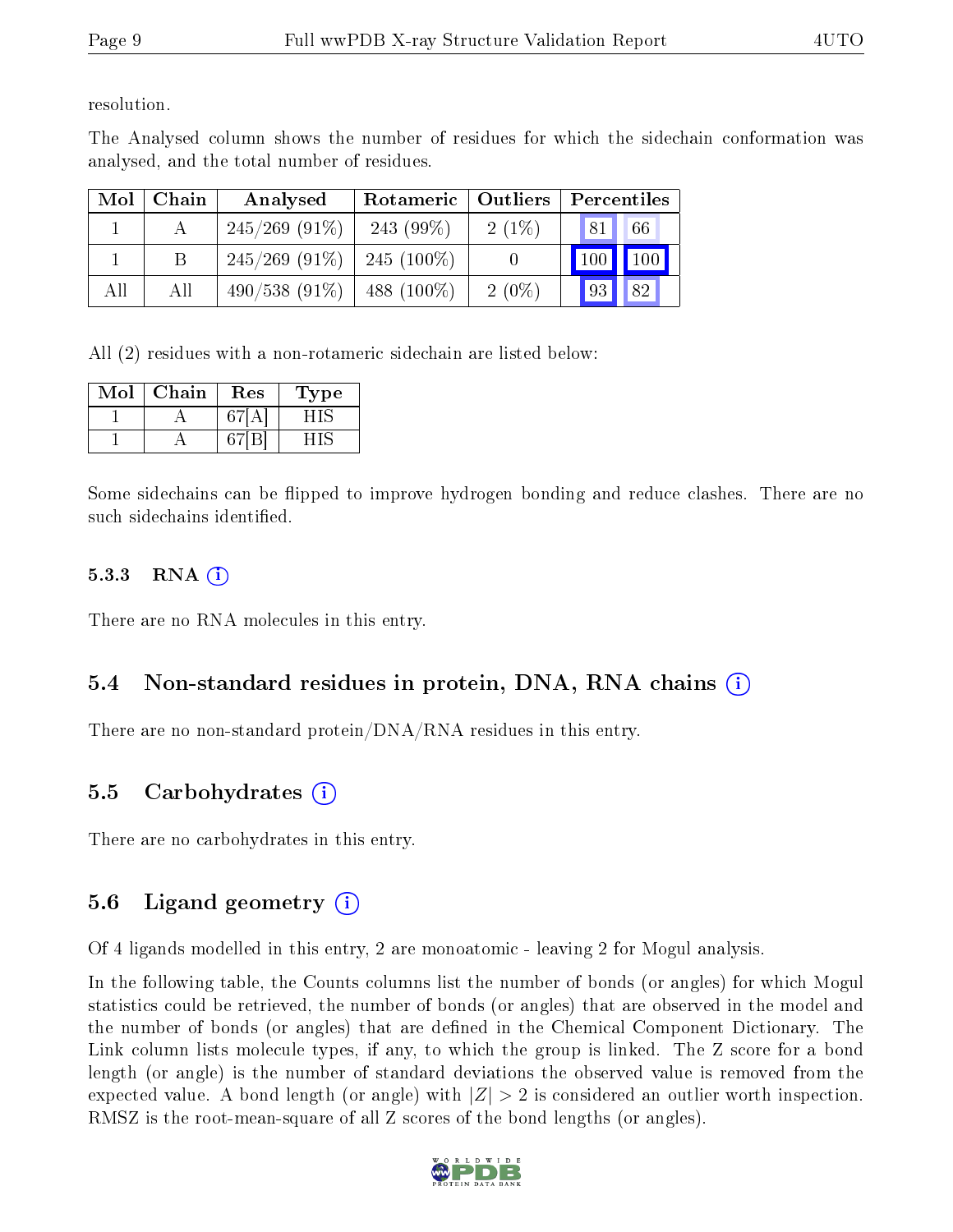| Mol |                    | $\mid$ Chain $\mid$ | Res  | Link                     |          | Bond lengths |        |        | Bond angles |      |
|-----|--------------------|---------------------|------|--------------------------|----------|--------------|--------|--------|-------------|------|
|     | $\top$ Type $\top$ |                     |      |                          | Jounts . | RMSZ         | $+ Z $ | Counts | RMSZ        | H  Z |
| ◡   | $_{\rm TRS}$       |                     | 1311 | $\overline{\phantom{0}}$ |          | 0.31         |        | 9.9.9  | 0.35        |      |
|     | $_{\rm TRS}$       |                     | 1311 | $\overline{\phantom{a}}$ |          | 0.30         |        | 9.9.9  | 0.43        |      |

In the following table, the Chirals column lists the number of chiral outliers, the number of chiral centers analysed, the number of these observed in the model and the number defined in the Chemical Component Dictionary. Similar counts are reported in the Torsion and Rings columns. '-' means no outliers of that kind were identified.

|              |      |                          |                          | Mol   Type   Chain   Res   Link   Chirals   Torsions   Rings |                 |
|--------------|------|--------------------------|--------------------------|--------------------------------------------------------------|-----------------|
| $_{\rm TRS}$ | 1311 | $\sim$                   | <b>Contract Contract</b> | $3/9/9/9$                                                    | $\sim$          |
| $_{\rm TRS}$ | 1311 | $\overline{\phantom{0}}$ |                          | 0/9/9/9                                                      | $\qquad \qquad$ |

There are no bond length outliers.

There are no bond angle outliers.

There are no chirality outliers.

All (3) torsion outliers are listed below:

|    | $Mol$   Chain | Res  | Type       | Atoms        |
|----|---------------|------|------------|--------------|
|    |               | 1311 | <b>TRS</b> | $N$ -C-C1-O1 |
| -3 |               | 1311 | <b>TRS</b> | $C2-C-C1-O1$ |
|    |               | 1311 | <b>TRS</b> | $C3-C-C1-O1$ |

There are no ring outliers.

No monomer is involved in short contacts.

### 5.7 [O](https://www.wwpdb.org/validation/2017/XrayValidationReportHelp#nonstandard_residues_and_ligands)ther polymers  $(i)$

There are no such residues in this entry.

### 5.8 Polymer linkage issues  $(i)$

There are no chain breaks in this entry.

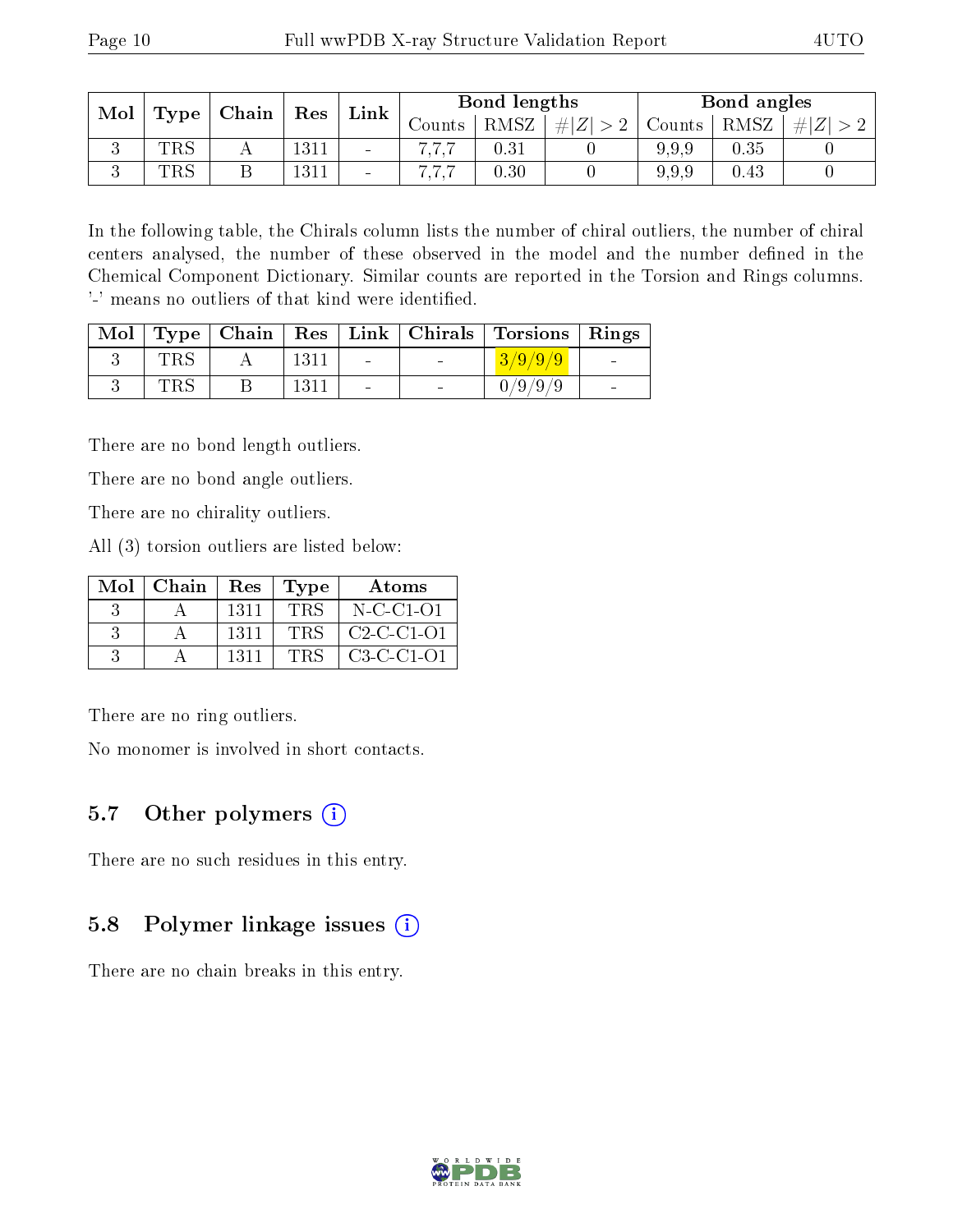# 6 Fit of model and data  $\overline{a}$

# 6.1 Protein, DNA and RNA chains  $(i)$

In the following table, the column labelled  $#RSRZ> 2'$  contains the number (and percentage) of RSRZ outliers, followed by percent RSRZ outliers for the chain as percentile scores relative to all X-ray entries and entries of similar resolution. The OWAB column contains the minimum, median,  $95<sup>th</sup>$  percentile and maximum values of the occupancy-weighted average B-factor per residue. The column labelled ' $Q< 0.9$ ' lists the number of (and percentage) of residues with an average occupancy less than 0.9.

| Mol | Chain | Analysed         | $<$ RSRZ $>$ | $\rm \#RSRZ{>}2$        | $+$ OWAB( $A^2$ ) <sup>+</sup> | $\rm Q\textcolor{black}{<}0.9$ |
|-----|-------|------------------|--------------|-------------------------|--------------------------------|--------------------------------|
|     |       | $278/309(89\%)$  | 0.19         | 74<br>$5(1\%)$ 68       | 6, 14, 27, 44                  |                                |
|     |       | $278/309(89\%)$  | 0.10         | 74<br>$5(1\%)$ 68       | 6, 13, 26, 39                  |                                |
| All | All   | $556/618$ (89\%) | 0.15         | $10(1\%)$<br> 74 <br>68 | 6, 13, 27, 44                  |                                |

All (10) RSRZ outliers are listed below:

| Mol          | Chain | $\operatorname{Res}% \left( \mathcal{N}\right) \equiv\operatorname{Res}(\mathcal{N}_{0})\cap\mathcal{N}_{1}$ | <b>Type</b> | <b>RSRZ</b> |
|--------------|-------|--------------------------------------------------------------------------------------------------------------|-------------|-------------|
| $\mathbf{1}$ | А     | 238                                                                                                          | THR         | 3.8         |
| 1            | В     | 238                                                                                                          | THR         | 2.9         |
| 1            | В     | 228                                                                                                          | GLU         | 2.8         |
| 1            | A     | 285                                                                                                          | <b>GLN</b>  | 2.7         |
| 1            | A     | 68                                                                                                           | GLU         | 2.6         |
| 1            | В     | 226                                                                                                          | <b>ASN</b>  | 2.5         |
| $\mathbf{1}$ | A     | 226                                                                                                          | <b>ASN</b>  | 2.4         |
| 1            | А     | 286                                                                                                          | GLY         | 2.3         |
| 1            | В     | 68                                                                                                           | GLU         | 2.2         |
| 1            | R     | 245                                                                                                          | GLN         | 2.1         |

# 6.2 Non-standard residues in protein, DNA, RNA chains  $(i)$

There are no non-standard protein/DNA/RNA residues in this entry.

## 6.3 Carbohydrates  $(i)$

There are no carbohydrates in this entry.